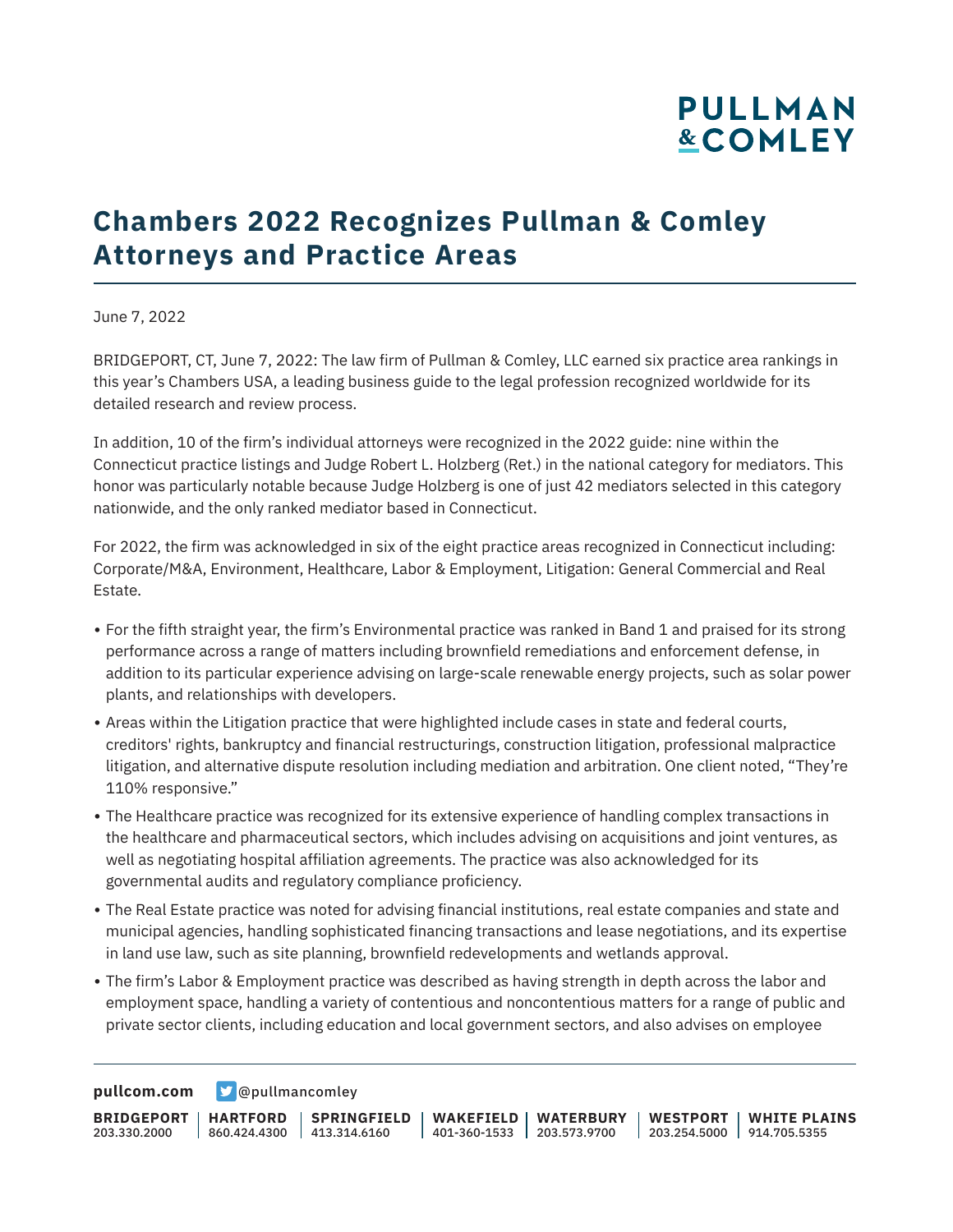# **PULLMAN &COMLEY**

### Chambers 2022 Recognizes Pullman & Comley Attorneys and Practice Areas

benefits matters.

• The Corporate/M&A practice was noted for advising privately held companies on a range of business law needs, including on M&A and project finance, and its active presence in both the traditional and alternative energy spaces, and expert representation of emerging companies, alongside its advice to venture capitalists and private equity funds.

The ten individual attorneys recognized include David P. Atkins (Litigation: General Commercial); Stephen M. Cowherd (Healthcare); Andrew C. Glassman (Corporate/M&A); Nancy A. D. Hancock (Corporate/M&A); Joshua Hawks-Ladds (Labor & Employment); Lee D. Hoffman (Environment); Judge Robert L. Holzberg (Ret.) (Mediators — USA); Gary B. O'Connor (Environment); Jonathan B. Orleans (Labor & Employment); and James T. Shearin (Litigation: General Commercial).

Chambers USA ranks the top lawyers and law firms across all the United States and its rankings are assessed by their experienced team of Chambers researchers. To read more about Chambers, the firm and individual rankings, please access the Chambers site by visiting www.chambersandpartners.com.

#### **About Pullman & Comley**

Pullman & Comley is one of Connecticut's largest law firms and, for more than 100 years, has provided a wide range of legal services to clients in the New England region, as well as throughout the United States and internationally. Pullman & Comley's major practice areas include business organizations and finance; government finance; health care; labor, employment law and employee benefits; litigation; property tax and valuation; real estate, energy, environmental and land use; and trusts and estates. The firm has offices in Bridgeport, Hartford, Waterbury and Westport, Connecticut; White Plains, New York; Springfield, Massachusetts; and Wakefield, Rhode Island. The firm is an active member of the Law Firm Alliance, an international affiliation of law firms. For more information, please visit www.pullcom.com.

### **Professionals**

David P. Atkins Stephen M. Cowherd Andrew C. Glassman Nancy A. D. Hancock Joshua A. Hawks-Ladds Lee D. Hoffman